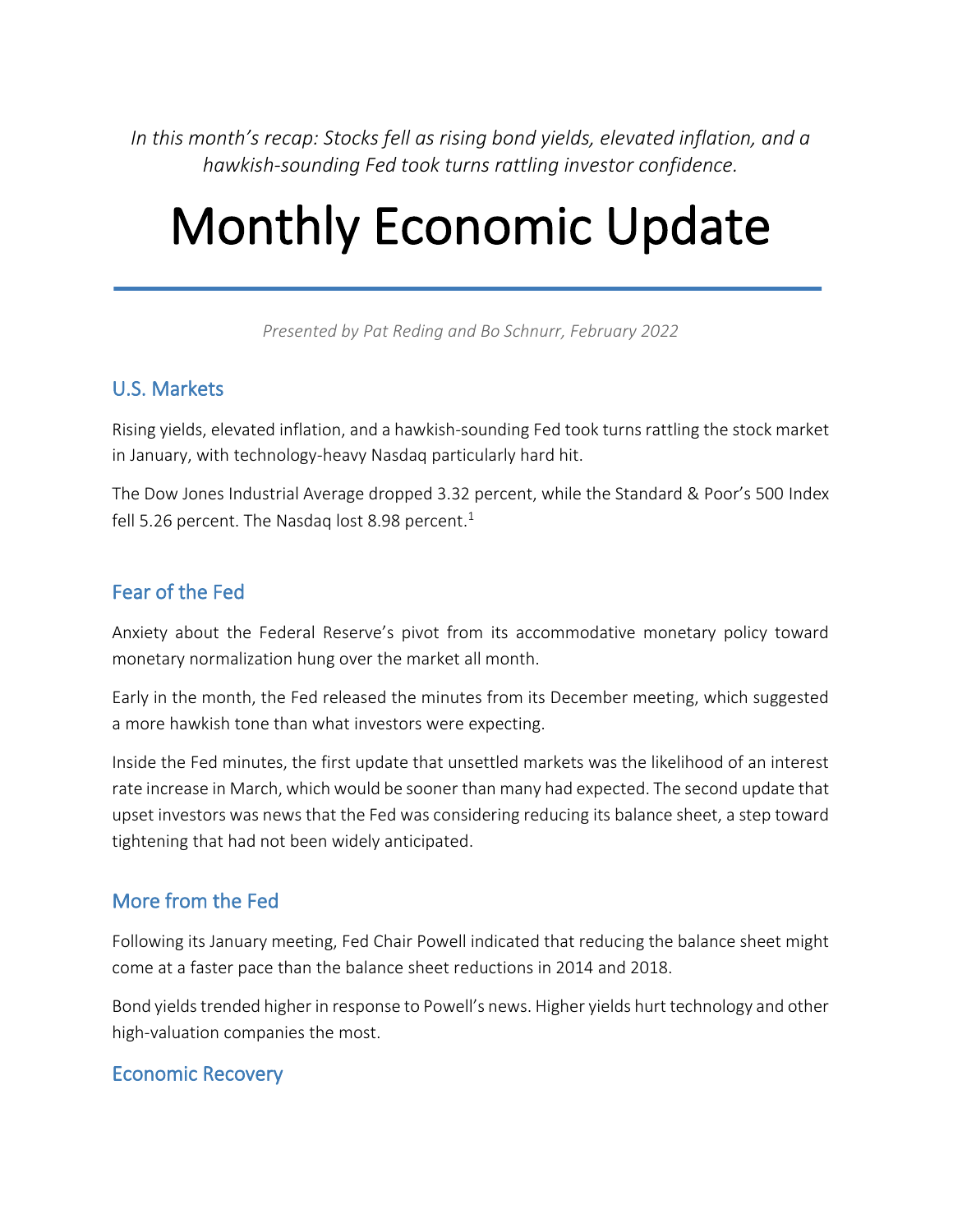Amid the stock market turbulence, the underlying fundamentals showed a solid economic recovery. Unemployment fell, housing was strong, and fourth-quarter Gross Domestic Product rose beyond consensus expectations. But hot inflation tempered enthusiasm.

## Earnings Underway

A strong start to the fourth quarter earnings season caught investor's attention. Of the 33 percent of the companies comprising the S&P 500 Index that reported by month's end, 77 percent reported earnings above Wall Street estimates. While the total "beat" percentage was higher than average, the amount by which earnings actually beat analysts' estimates was by a narrower margin.<sup>2</sup>

Stocks rallied sharply in the final two sessions, taking the edge off an otherwise challenging month for investors.

#### Sector Scorecard

Except for Energy (+17.07 percent), all industry sectors closed the month with losses, including Communications Services (-8.27 percent), Consumer Discretionary (-13.23 percent), Consumer Staples (-1.05 percent), Financials (-1.33 percent), Health Care (-7.07 percent), Industrials (-5.54 percent), Materials (-7.70 percent), Real Estate (-8.48 percent), Technology (-10.09 percent), and Utilities (-3.86 percent).<sup>3</sup>

## What Investors May Be Talking About in February

With the fourth quarter earnings season well underway, investors will continue to focus on earnings reports throughout the month. Expect investors to continue to focus on quarterly reports from high-valuation growth companies.

Earnings from such companies may have a high bar to clear with investors amid expectations for a continued climb in bond yields.

As investors saw in January, these high-multiple stocks can come under pressure as bond yields trend higher. The reason for this is twofold. First, when rates tick up, it's more difficult to forecast future earnings. Second, higher rates may increase a firm's cost of capital.

#### TIP OF THE MONTH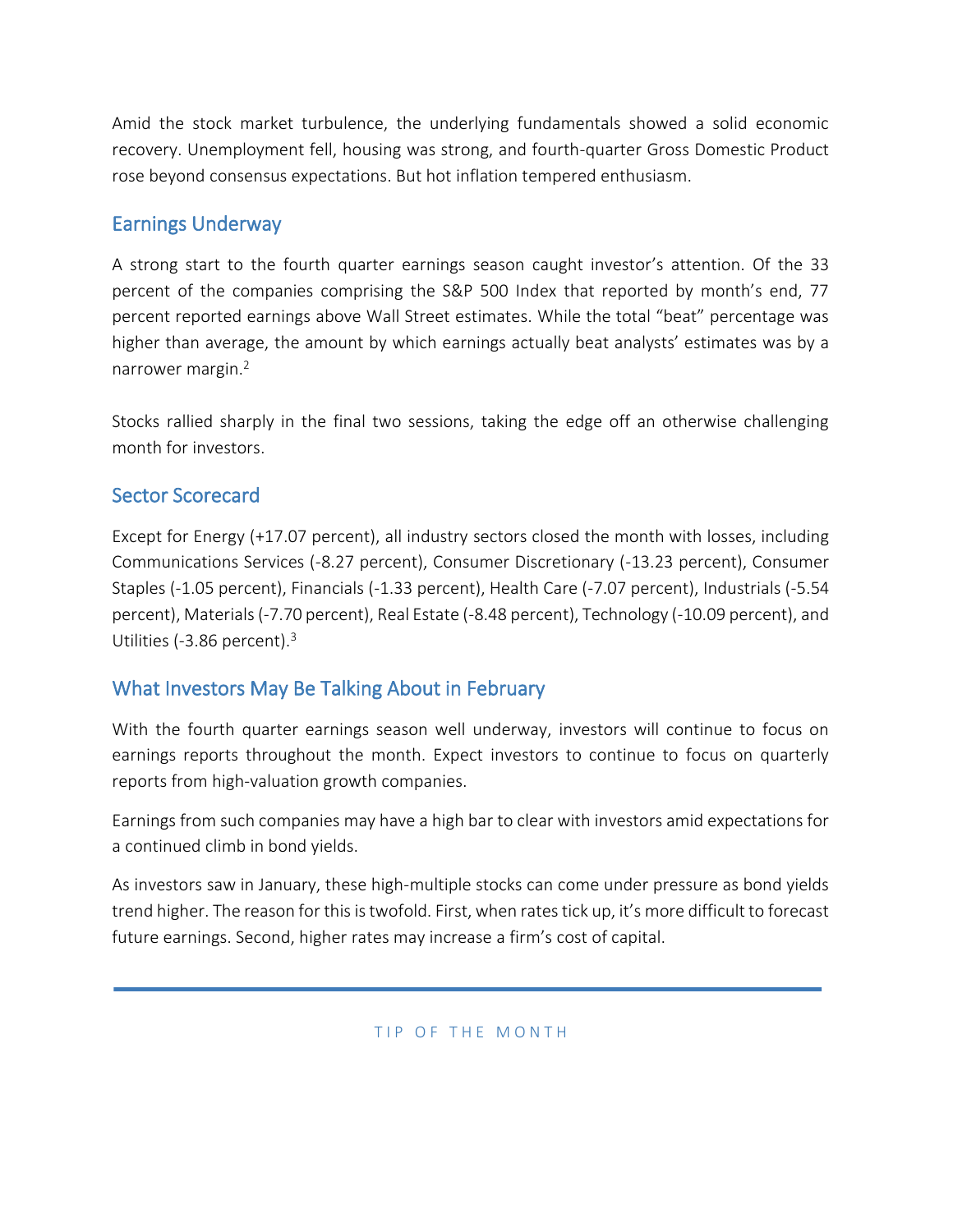

*Students who want to enter college this fall should complete the FAFSA early in the year to increase eligibility for student aid. After completing it, they should apply for scholarships as soon as possible.*

## World Markets

Overseas markets fell in tandem with the U.S., as the MSCI-EAFE Index sank 5.76 percent in January.<sup>4</sup>

Major European markets were broadly lower, with losses in Germany (-2.60 percent) and France (-2.15 percent). The U.K. was the only major European exchange that saw a gain (+1.08 percent).<sup>5</sup>

Pacific Rim markets were mostly down as well. Australia lost 6.35 percent and Japan dropped 6.22 percent. Hong Kong bucked the trend, gaining 1.73 percent.<sup>6</sup>

## **Indicators**

Gross Domestic Product: The rate of economic expansion in the fourth quarter exceeded economists' expectations, rising 6.9 percent—triple the growth rate of the third quarter. While the headline number was strong, two concerns emerged: Much of the growth was due to inventory build-up, and the price index for personal consumption expenditures (an inflation measure) accelerated from the third quarter, climbing 6.5 percent.<sup>7</sup>

Employment: Hiring slowed in December, with employers adding just 199,000 jobs—well below consensus estimates. The unemployment rate dropped to 3.9 percent, while wage growth rose 4.7 percent from a year ago, signaling a tight labor market. The December jobs report reflects data prior to the start of the Omicron variant spread in late December.<sup>8</sup>

Retail Sales: Retail sales declined by 1.9 percent. The spread of Omicron and early consumer holiday buying in response to possible inventory shortages dampened spending in December.<sup>9</sup>

Industrial Production: Industrial production contracted 0.1 percent. This dip was attributed to a decline in auto production and a drop in utility output due to warmer weather.<sup>10</sup>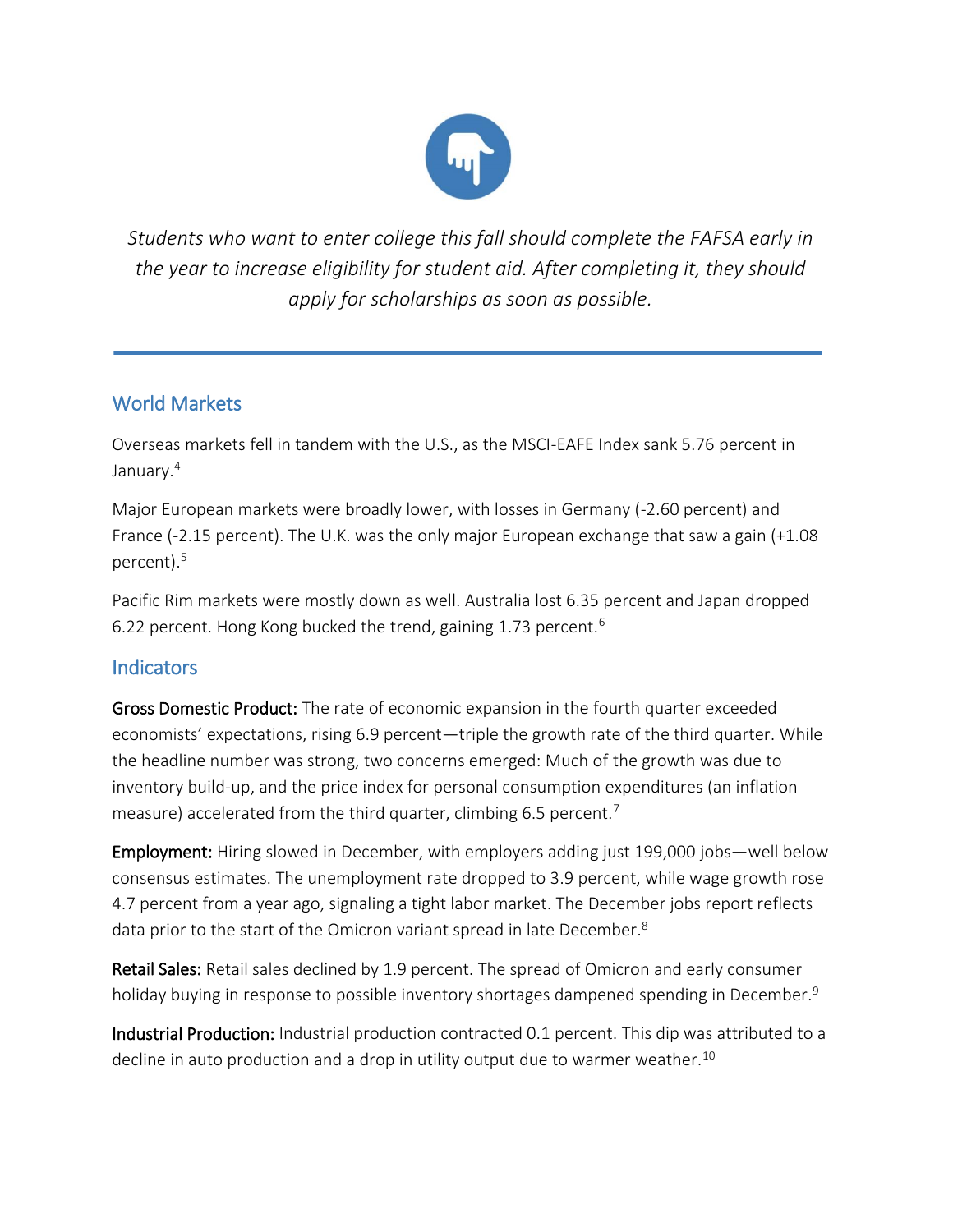Housing: Housing starts rose by 1.9 percent in the final month of 2021, helped by the warmest December on record. This increase occurred despite rising lumber prices and higher mortgage rates. $^{11}$ 

Existing home sales slipped 4.6 percent, hampered by a higher year-over-year median sales price  $(+15.8$  percent) and tight inventory.<sup>12</sup>

New home sales surged by 11.9 percent. With new homes, higher mortgage rates did not discourage buyers. $^{13}$ 

Consumer Price Index: Consumer prices rose 0.5 percent in December, with inflation climbing 7.0 percent from a year ago. This year-over-year increase was the highest since  $1982.^{14}$ 

Durable Goods Orders: Durable goods orders declined 0.9 percent to their lowest level since April 2020, reflecting the impact of the Omicron surge.<sup>15</sup>

#### QUOTE OF THE MONTH



*"What lies behind us and what lies before us are tiny matters compared to what lies within us."*

*RALPH WALDO EMERSON*

## The Fed

The Federal Open Market Committee (FOMC) at its January meeting left rates unchanged, though officials signaled that rates would likely be raised at its next meeting in March.

The Fed also approved one last round of bond purchases, bringing quantitative easing to an end by March.

The FOMC did not offer details on its plan to shrink the Fed's balance sheet. But Fed Chair Powell indicated that shrinking the Fed's asset holdings may occur at a faster rate than in past periods of balance sheet reductions. 16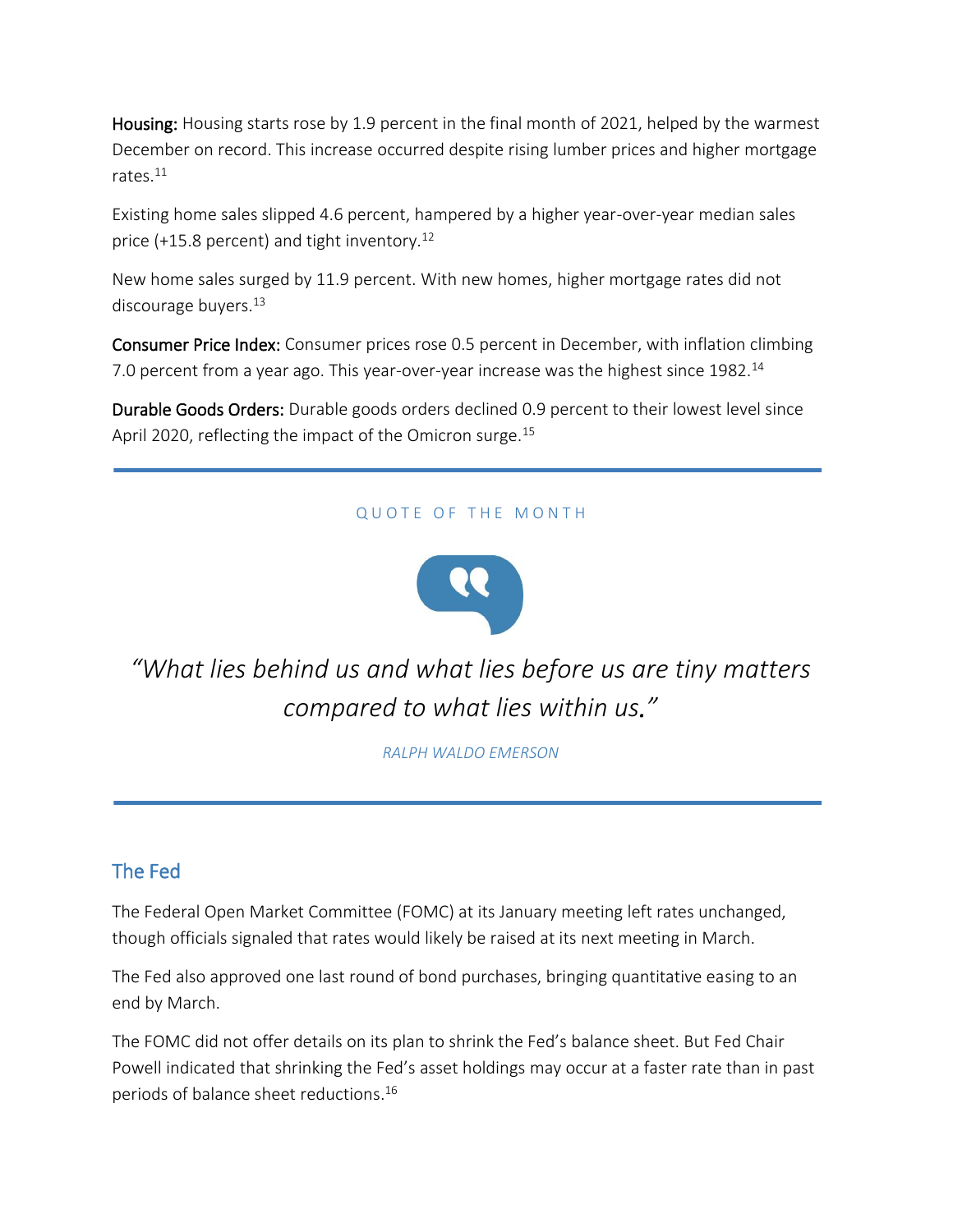| <b>MARKET INDEX</b> | <b>Y-T-D CHANGE</b> | January 2022 |
|---------------------|---------------------|--------------|
| <b>DJIA</b>         | $-3.32%$            | $-3.32%$     |
| <b>NASDAQ</b>       | $-8.98\%$           | $-8.98\%$    |
| S&P 500             | $-5.26%$            | $-5.26%$     |
|                     |                     |              |

| <b>BOND YIELD</b>     | Y-T-D | January 2022 |
|-----------------------|-------|--------------|
| <b>10 YR TREASURY</b> | .27%  | 1.78%        |

Sources: Yahoo Finance, January 31, 2022.

The market indexes discussed are unmanaged and generally considered representative of their respective markets. Individuals cannot directly invest in unmanaged indexes. Past performance does not guarantee future results. U.S. Treasury Notes are guaranteed by the federal government as to the timely payment of principal and interest. However, if you sell a Treasury Note prior to maturity, it may be worth more or less than the original price paid.

#### THE MONTHLY RIDDLE



## *Add missing vowels to these three trios of letters to get the sixletter names of three different countries: PNM, MXC, KWT.*

*LAST MONTH'S RIDDLE: The English language has a noun with three consecutive double letters in it. The word is 10 letters long, and it describes a job involving math. What is this word?*

*ANSWER: Bookkeeper.*

Pat Reding and Bo Schnurr may be reached at 800-288-6669; pbh@berthelrep.com; or www.prismwealthadvisors.com

#### Know someone who could use information like this?

Please feel free to send us their contact information via phone or email. (Don't worry – we'll request their permission before adding them to our mailing list.)